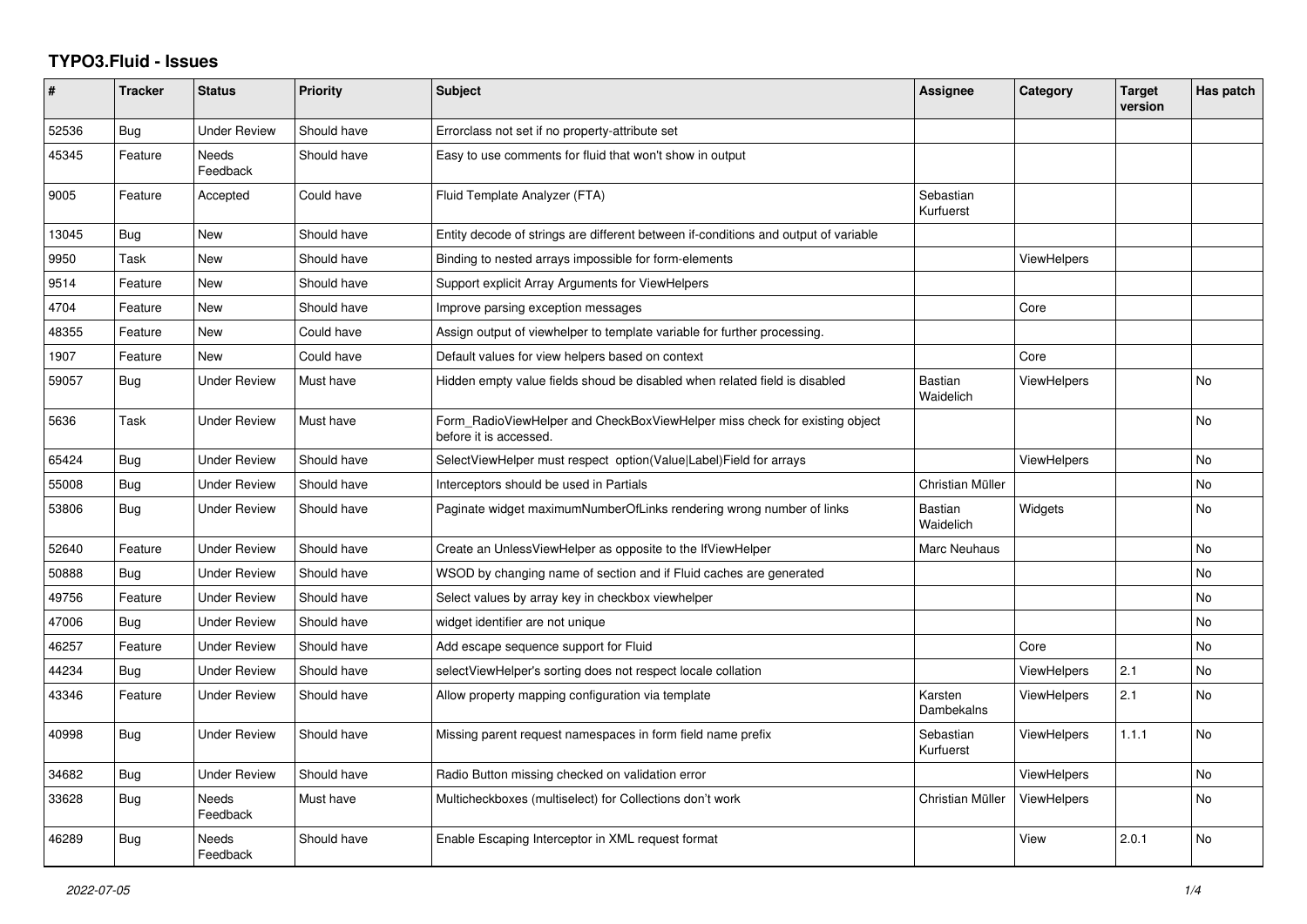| #     | <b>Tracker</b> | <b>Status</b>            | <b>Priority</b> | <b>Subject</b>                                                                        | <b>Assignee</b>             | Category           | <b>Target</b><br>version | Has patch      |
|-------|----------------|--------------------------|-----------------|---------------------------------------------------------------------------------------|-----------------------------|--------------------|--------------------------|----------------|
| 46091 | Task           | <b>Needs</b><br>Feedback | Should have     | Show source file name and position on exceptions during parsing                       |                             |                    |                          | <b>No</b>      |
| 36662 | Bug            | Needs<br>Feedback        | Should have     | Checked state isn't always correct when property is collection                        | Kevin Ulrich<br>Moschallski | <b>ViewHelpers</b> | 1.1.1                    | No             |
| 33394 | Feature        | Needs<br>Feedback        | Should have     | Logical expression parser for BooleanNode                                             | Tobias Liebig               | Core               |                          | <b>No</b>      |
| 8491  | Task           | <b>Needs</b><br>Feedback | Should have     | link.action and uri.action differ in absolute argument                                | Karsten<br>Dambekalns       | <b>ViewHelpers</b> |                          | <b>No</b>      |
| 3291  | Feature        | Needs<br>Feedback        | Should have     | Cacheable viewhelpers                                                                 |                             |                    |                          | No             |
| 8989  | Feature        | Needs<br>Feedback        | Could have      | Search path for fluid template files                                                  |                             | View               |                          | No             |
| 28551 | Bug            | Accepted                 | Should have     | (v4) backport VHTest                                                                  | Sebastian<br>Kurfuerst      |                    |                          | <b>No</b>      |
| 5933  | Feature        | Accepted                 | Should have     | Optional section rendering                                                            | Sebastian<br>Kurfuerst      | <b>ViewHelpers</b> |                          | <b>No</b>      |
| 57885 | <b>Bug</b>     | New                      | Must have       | Inputs are cleared from a second form if the first form produced a vallidation error  |                             |                    |                          | No             |
| 51100 | Feature        | New                      | Must have       | Links with absolute URI should have the option of URI Scheme                          |                             | <b>ViewHelpers</b> |                          | <b>No</b>      |
| 49038 | <b>Bug</b>     | New                      | Must have       | form select does not select the first item if prependOptionValue is used              |                             |                    |                          | <b>No</b>      |
| 45384 | Bug            | New                      | Must have       | Persisted entity object in widget-configuration cannot be deserialized (after reload) |                             | Widgets            | 2.0.1                    | No             |
| 40064 | Bug            | New                      | Must have       | Multiselect is not getting persisted                                                  |                             | <b>ViewHelpers</b> |                          | No             |
| 38369 | Bug            | New                      | Must have       | Resource ViewHelpers should not fall back to request package                          |                             | View               |                          | No             |
| 33551 | Bug            | New                      | Must have       | View helper values break out of a partial scope                                       | Sebastian<br>Kurfuerst      | Core               |                          | No             |
| 27607 | Bug            | New                      | Must have       | Make Fluid comparisons work when first element is STRING, second is NULL.             |                             | Core               |                          | <b>No</b>      |
| 60271 | Feature        | New                      | Should have     | Paginate viewhelper, should also support arrays                                       |                             |                    |                          | <b>No</b>      |
| 60003 | Feature        | <b>New</b>               | Should have     | Add required-Attribute to f:form.password                                             |                             | <b>ViewHelpers</b> |                          | <b>No</b>      |
| 58983 | <b>Bug</b>     | New                      | Should have     | format.date does not respect linebreaks and throws exception                          |                             |                    |                          | N <sub>o</sub> |
| 58921 | Bug            | <b>New</b>               | Should have     | f:form.* VHs crash if NOT inside f:form but followed by f:form                        |                             |                    |                          | <b>No</b>      |
| 56237 | Task           | <b>New</b>               | Should have     | in-line (Condition) View Helpers should not evaluate on parsing                       |                             |                    |                          | <b>No</b>      |
| 54284 | Bug            | New                      | Should have     | Default Option for Switch/Case VH                                                     |                             | <b>ViewHelpers</b> |                          | No             |
| 54195 | Task           | New                      | Should have     | Rename and move FormViewHelper's errorClass value, currently 'f3-form-error'          | Adrian Föder                | ViewHelpers        |                          | <b>No</b>      |
| 52591 | Bug            | <b>New</b>               | Should have     | The Pagination Widget broken for joined objects                                       |                             |                    |                          | <b>No</b>      |
| 52419 | Bug            | New                      | Should have     | Wrong PHPDocs notation for default value inline f:translate viewhelper                |                             |                    | 2.0                      | <b>No</b>      |
| 51277 | Feature        | <b>New</b>               | Should have     | ViewHelper context should be aware of actual file occurrence                          |                             |                    |                          | No             |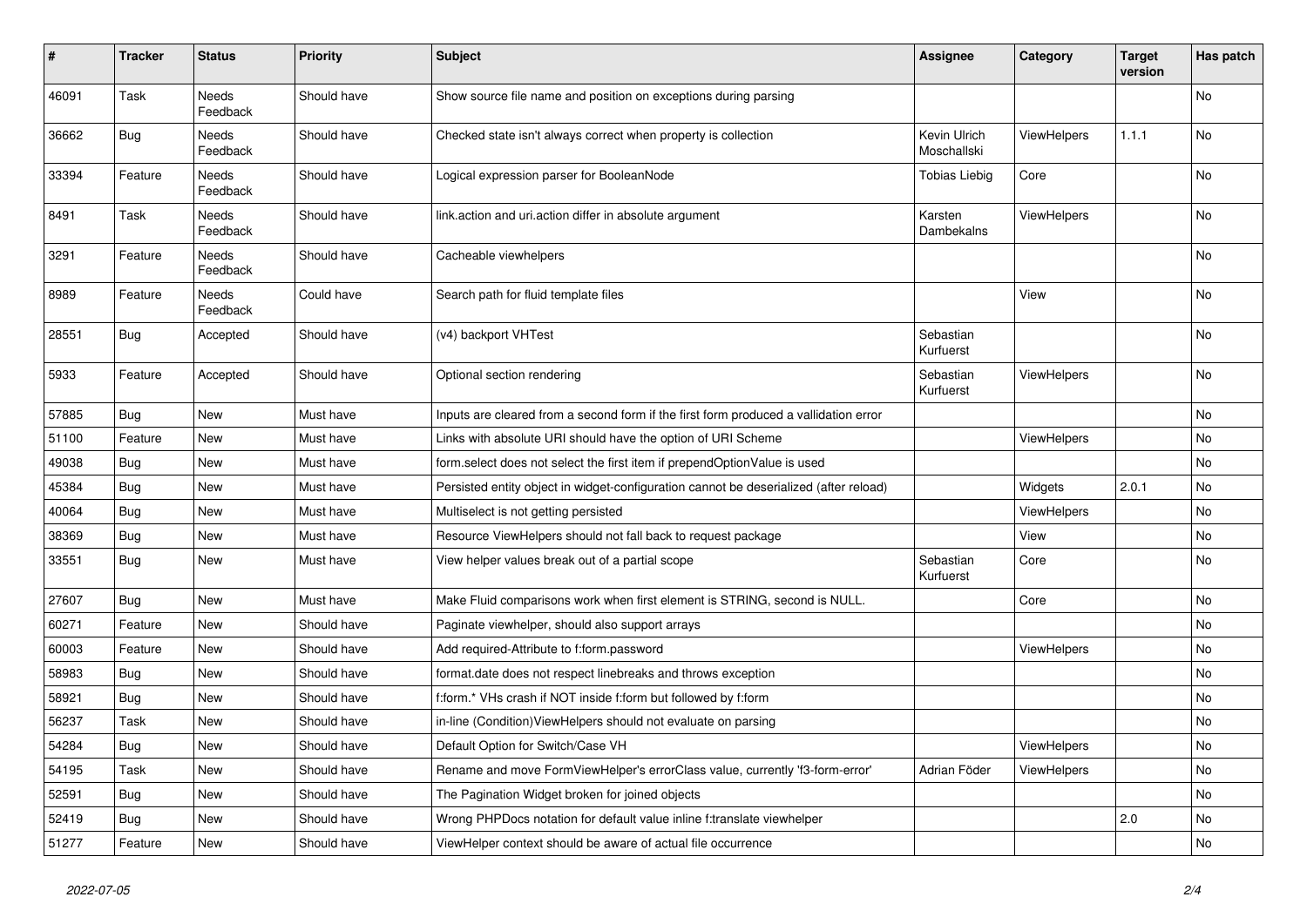| ∦     | <b>Tracker</b> | <b>Status</b> | <b>Priority</b> | <b>Subject</b>                                                                                              | Assignee               | Category    | <b>Target</b><br>version | Has patch |
|-------|----------------|---------------|-----------------|-------------------------------------------------------------------------------------------------------------|------------------------|-------------|--------------------------|-----------|
| 49600 | Bug            | New           | Should have     | f:form tag shown as a HTML on frontend                                                                      |                        | ViewHelpers |                          | No        |
| 47669 | Task           | New           | Should have     | FormViewHelper does not define the default request method                                                   |                        |             |                          | No        |
| 46545 | Feature        | New           | Should have     | Better support for arrays in options of SelectViewHelper                                                    |                        |             |                          | No        |
| 45394 | Task           | New           | Should have     | Forwardport Unit test for standalone view                                                                   |                        | View        |                          | No        |
| 45153 | Feature        | New           | Should have     | f:be.menus.actionMenuItem - Detection of the current select option is insufficient                          |                        |             |                          | No        |
| 43072 | Task           | New           | Should have     | Remove TOKENS for adding templates fallback in Backporter                                                   |                        | View        |                          | No        |
| 43071 | Task           | New           | Should have     | Remove TOKENS for adding fallback teplates in B                                                             |                        |             |                          | No        |
| 42743 | Task           | New           | Should have     | Remove inline style for hidden form fields                                                                  |                        |             |                          | No        |
| 42397 | Feature        | New           | Should have     | Missing viewhelper for general links                                                                        |                        |             |                          | No        |
| 40081 | Feature        | New           | Should have     | Allow assigned variables as keys in arrays                                                                  |                        |             |                          | No        |
| 39990 | <b>Bug</b>     | New           | Should have     | Same form twice in one template: hidden fields for empty values are only rendered<br>once                   |                        | Core        |                          | No        |
| 39936 | Feature        | New           | Should have     | registerTagAttribute should handle default values                                                           |                        | ViewHelpers |                          | No        |
| 38130 | Feature        | <b>New</b>    | Should have     | Checkboxes and multiple select fields should have an assignable default value                               |                        |             |                          | No        |
| 37619 | Bug            | New           | Should have     | Fatal Error when using variable in name attribute of Section ViewHelper                                     |                        | ViewHelpers |                          | No        |
| 37095 | Feature        | New           | Should have     | It should be possible to set a different template on a Fluid TemplateView inside an<br>action               | Christopher<br>Hlubek  |             |                          | No        |
| 36655 | Bug            | New           | Should have     | Pagination Links                                                                                            |                        | Widgets     |                          | No        |
| 36410 | Feature        | New           | Should have     | Allow templates to send arguments back to layout                                                            |                        | ViewHelpers |                          | No        |
| 33215 | Feature        | New           | Should have     | RFC: Dynamic values in ObjectAccess paths                                                                   |                        |             |                          | No        |
| 31955 | Feature        | New           | Should have     | f:uri.widget                                                                                                |                        | Widgets     |                          | No        |
| 28554 | Bug            | New           | Should have     | (v4) implement feature flag to disable caching                                                              |                        |             |                          | No        |
| 28553 | <b>Bug</b>     | New           | Should have     | improve XHProf test setup                                                                                   |                        |             |                          | No        |
| 28552 | <b>Bug</b>     | New           | Should have     | (v5) write ViewHelper test for compiled run; adjust functional test to do two passes<br>(uncached & cached) |                        |             |                          | No        |
| 28550 | Bug            | New           | Should have     | (v4) make widgets cacheable, i.e. not implement childnodeaccess interface                                   |                        |             |                          | No        |
| 28549 | Bug            | New           | Should have     | make widgets cacheable, i.e. not implement childnodeaccess interface                                        |                        |             |                          | No        |
| 12863 | Bug            | New           | Should have     | Attributes of a viewhelper can't contain a '-'                                                              | Sebastian<br>Kurfuerst | Core        |                          | No        |
| 10911 | Task           | New           | Should have     | Tx_Fluid_ViewHelpers_Form_AbstractFormViewHelper->renderHiddenIdentityField<br>should be more reliable      |                        | ViewHelpers |                          | No        |
| 8648  | <b>Bug</b>     | New           | Should have     | format.crop ViewHelper should support all features of the crop stdWrap function                             |                        | ViewHelpers |                          | No        |
| 3481  | <b>Bug</b>     | New           | Should have     | Use ViewHelperVariableContainer in PostParseFacet                                                           |                        | Core        |                          | No        |
| 62346 | Feature        | New           | Could have      | f:comment should have high precende                                                                         |                        | Core        | 3.x                      | No        |